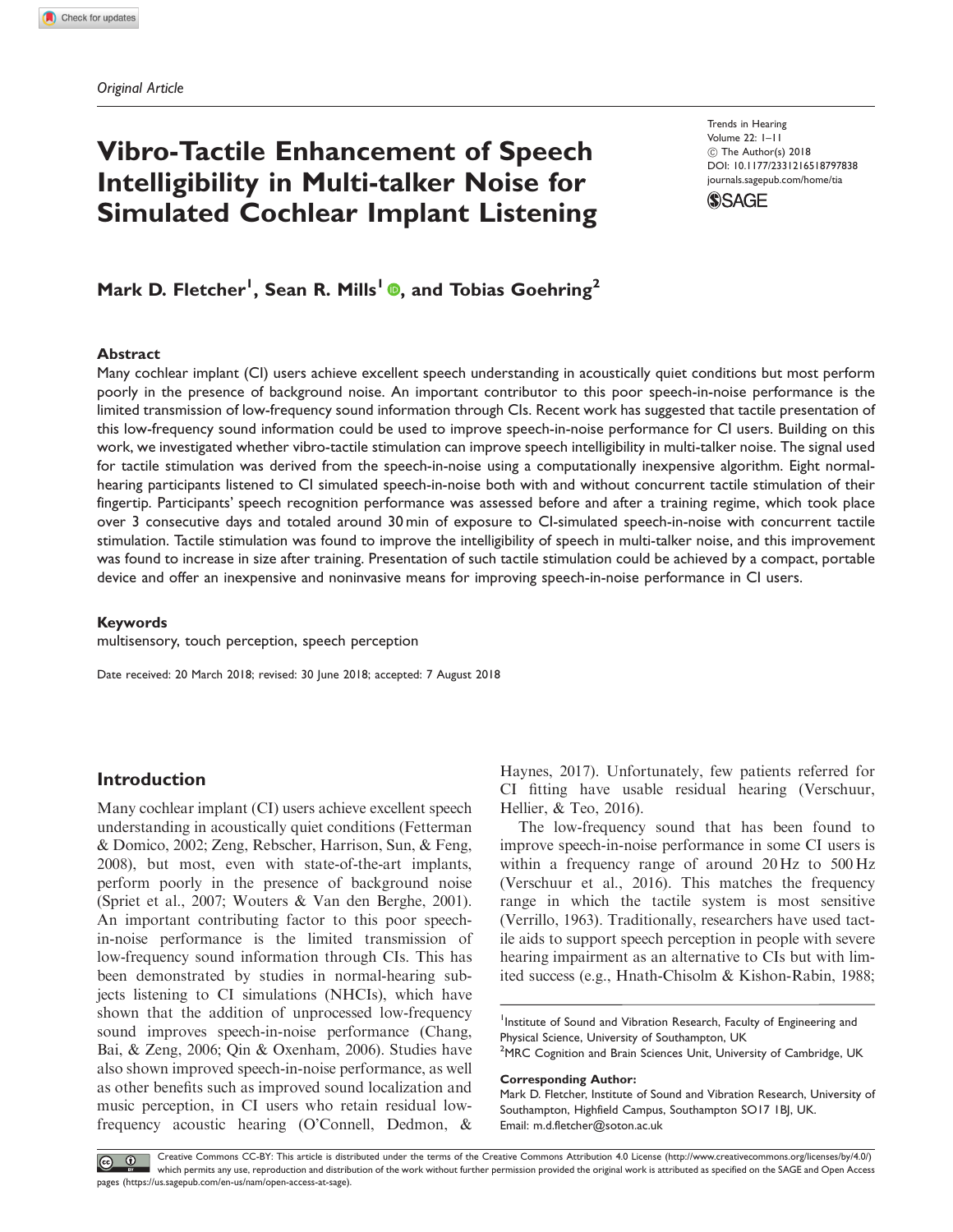Sherrick, 1984; Weisenberger, 1989). More recently, Huang, Sheffield, Lin, and Zeng (2017) showed that speech-in-noise performance in CI users can be improved by presenting the fundamental frequency (F0) of the speech signal via vibro-tactile stimulation. However, some aspects of Huang et al.'s approach limit its realworld applicability, namely: (a) that the tactile signal was extracted from the clean speech rather than from the speech-in-noise signal, as would be required in a real-world application, and (b) that stationary background noise was used to assess speech-in-noise performance rather than multi-talker babble noise, in which CI users struggle most (Oxenham & Kreft, 2014; Zeng et al., 2008).

The primary aim of this study was to determine whether tactile stimulation can improve speech intelligibility in multi-talker noise for NHCIs, when the tactile signal is derived from the speech-in-noise signal. The signal processing approach used in this study extracted the temporal envelope and voicing information, which have been shown to provide similar benefit to F0 in acoustic presentation for NHCIs (Brown & Bacon, 2009; Kong & Carlyon, 2007). These were then used to modulate seven low-frequency carrier tones which were at frequencies where touch perception is most sensitive. The envelope modulations were amplified using an expander function, which was intended to increase the saliency of the speech envelope and reduce the contribution from background noise. The approach used in this study is less computationally intensive than F0 extraction and may be more appropriate for real-time application. Furthermore, as discussed by Carroll, Tiaden, and Zeng (2011), accurate real-time F0 extraction may not be feasible in real-world situations with multi-talker noise, and recent work has shown that F0 extraction errors increase rapidly at signal-to-noise ratios (SNRs) below 10 dB (Jouvet & Laprie, 2017).

The secondary aim of this study was to establish whether any tactile enhancement of speech-in-noise performance becomes larger after training. To establish this, speech-in-noise performance for NHCIs was measured with and without tactile stimulation both before and after a 3-day training regime in which participants were exposed to concurrent speech-in-noise and tactile stimulation. An increase in tactile enhancement after training was anticipated, as previous studies using tactile aids to improve speech intelligibility in deaf and hearingimpaired individuals without a CI have found large increases in performance with training (Brooks, Frost, Mason, & Gibson, 1986a, 1986b; Sherrick, 1984; Weisenberger, Heidbreder, & Miller, 1987).

# Methods

#### **Participants**

Eight participants (five men and three women, aged between 22 and 29 years old) were recruited from the staff and students of the University of Southampton, and from acquaintances of the researchers. Participants were not paid for their participation. All participants reported no hearing or touch issues on a screening questionnaire (see Appendix). They were also assessed by otoscopy and pure-tone audiometry. Participants had hearing thresholds not exceeding 20 dB hearing level (HL) at any of the standard audiometric frequencies between 0.25 and 8 kHz in either ear. Participants also had their vibrotactile thresholds measured (see Procedure section). All participants had thresholds below  $0.3 \text{ ms}^{-2}$  root-meansquare (RMS) at  $31.5$  Hz and  $0.7$  ms<sup>-2</sup> RMS at  $125$  Hz,

| Participant    | Gender | Age  | Dominant<br>hand | Vibro-tactile threshold<br>at $31.5$ Hz (ms <sup>-2</sup> RMS) | Vibro-tactile threshold<br>at 125 Hz (ms <sup><math>-2</math></sup> RMS) |
|----------------|--------|------|------------------|----------------------------------------------------------------|--------------------------------------------------------------------------|
|                | M      | 28   | R                | 0.11                                                           | 0.33                                                                     |
| $\overline{2}$ | F      | 29   | R                | 0.06                                                           | 0.14                                                                     |
| 3              | M      | 26   | R                | 0.07                                                           | 0.08                                                                     |
| $\overline{4}$ | M      | 25   | R                | 0.12                                                           | 0.30                                                                     |
| 5              | F      | 23   | R                | 0.08                                                           | 0.14                                                                     |
| 6              | M      | 23   | R                | 0.06                                                           | 0.18                                                                     |
| $\overline{7}$ | M      | 22   | R                | 0.17                                                           | 0.11                                                                     |
| 8              | F      | 28   | R                | 0.16                                                           | 0.07                                                                     |
| Mean           |        | 25.5 |                  | 0.10                                                           | 0.17                                                                     |
| <b>SE</b>      |        | 0.95 |                  | 0.02                                                           | 0.03                                                                     |

Table 1. Summary of Participant Characteristics. Individual Data as Well as the Mean and Standard Error Across Participants are Reported.

Note. M = male; F = female;  $RMS = root-mean-square; R = right$ .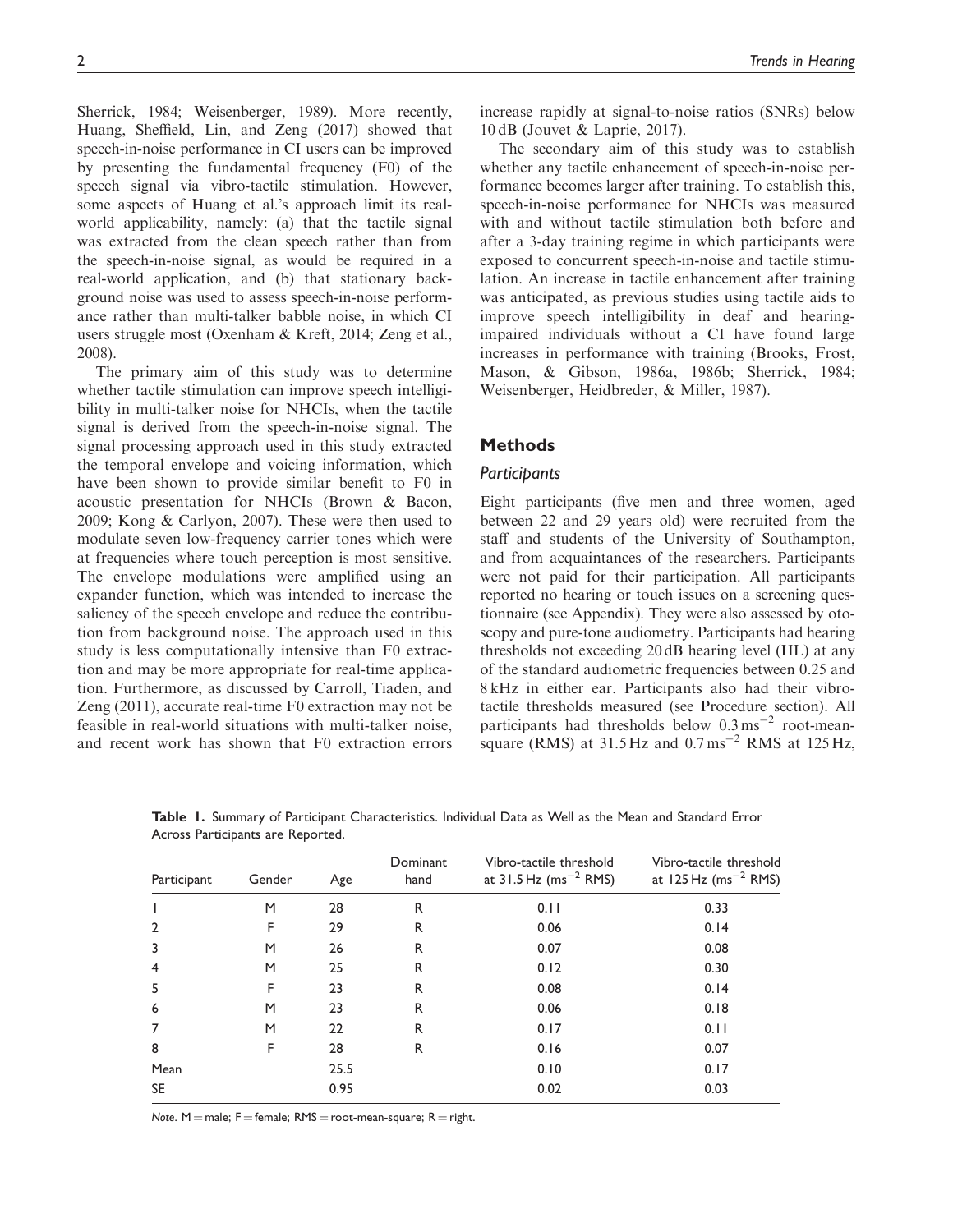indicating normal touch perception (ISO 13091-2:2003, 2003). Participant characteristics are shown in Table 1.

# Cochlear Implant Simulation and Tactile Signal Generation

Acoustic signals processed with noise or tone vocoders have been used to simulate speech perception with CIs in several studies (Dorman, Loizou, Fitzke, & Tu, 1998; Shannon, Zeng, Kamath, Wygonski, & Ekelid, 1995; Qin & Oxenham, 2003). In this study, we used the SPIRAL vocoder for CI simulation, which has recently been developed to achieve a more accurate simulation of the effects of current spread in the cochlea (Grange, Culling, Harris, & Bergfeld, 2017). The speech reception scores for normal-hearing participants better match those of CI users when the SPIRAL vocoder is used than when a traditional noise-band vocoder is used (Grange et al., 2017).

Figure 1 illustrates the signal processing chain. To generate the CI simulations, the audio signal was resampled with a sampling frequency of 16 kHz and then passed through a first-order high-pass filter with a cutoff frequency of 4 kHz, similar to the input filter characteristics applied in CI speech processors (Chung & McKibben, 2011). The signal was then passed through an FIR filter bank with 22 center frequencies ranging from 250 to 8000 Hz, equally spaced on the equivalent rectangular bandwidth (ERB) scale (Glasberg & Moore, 1990). These 22 filter channels represent the 22 electrodes on an implanted electrode array in the inner ear of a CI user, with the number of simulated electrodes chosen to be the same as with implants produced by the

manufacturer Cochlear Ltd. (Sydney, Australia). Following Grange et al. (2017), the envelopes of each channel of the filter bank were computed by calculating the Hilbert transform and applying a first-order low-pass filter with a cutoff frequency of 50 Hz. An envelope mixing function was then used to obtain a sum of weighted contributions from each simulated electrode channel to simulate the spread of excitation in the cochlea. Eighty tonal random-phase carriers were generated in the frequency range from 300 to 8000 Hz (with ERB spacing) and were modulated by the mixed envelopes. The envelope information was applied to the tonal carriers as a representation of the neural excitation patterns of electrically stimulated spiral ganglion cells. The default value of 8 dB per octave for the current decay slope was used, in line with tuning curve slopes measured using monopolar stimulation in CI users (Nelson, Kreft, Anderson, & Donaldson, 2011). The tonal carriers were then summed up to form the CI simulation output signal for acoustic presentation to the participant.

To generate the tactile signal, the audio input signal was resampled with a sampling frequency of 16 kHz, and a first-order low-pass filter with a cutoff frequency of 4 kHz was applied. The low-pass filter was applied, first, to attenuate high frequency information that is efficiently transmitted by a CI and, second, to keep the signal in sync with the acoustic path by imposing the same processing delay. The signal was then passed through an FIR filter bank with 32 channels with center frequencies ranging from 100 to 1000 Hz, equally spaced on the ERB scale, which yields a higher concentration of channels at lower frequencies. This frequency range was selected to include the frequencies most



Figure 1. Schematic representation of the signal processing chain for the cochlear implant simulation (upper signal processing path) and tactile signal generation (lower signal processing path).  $Cl =$  cochlear implant.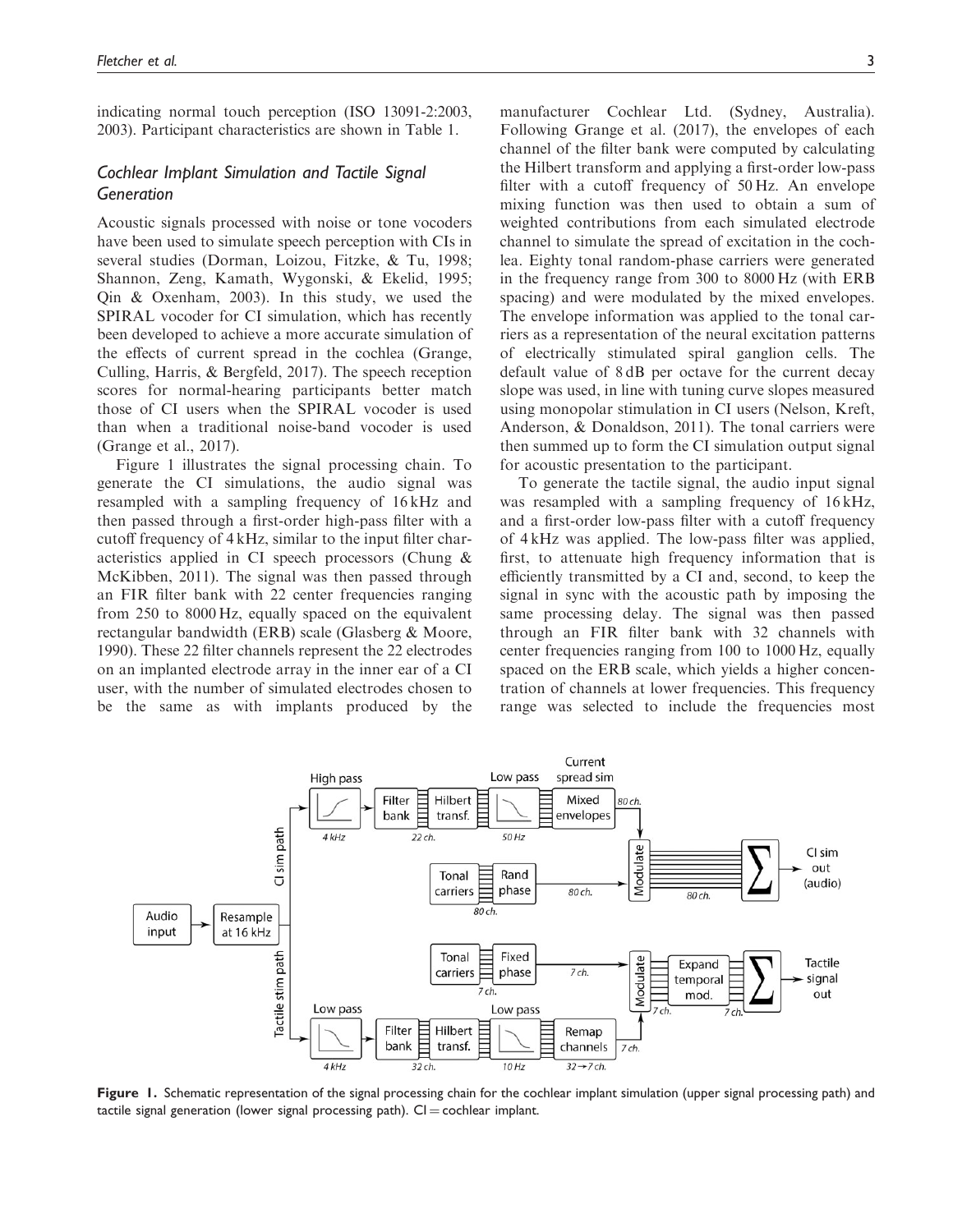dominant in speech (Byrne et al., 1994). For each channel of the filter bank, the Hilbert envelope was computed, and a first-order low-pass filter was applied with a cutoff frequency of 10 Hz. This low-pass filter limited the modulation frequency range to between about 1 and 30 Hz, which is the range most important for speech intelligibility (Drullman, Festen, & Plomp, 1994). The 32 channels were linearly remapped to seven channels (by resampling in the frequency domain) and used to modulate the amplitude envelopes of seven tonal carriers with center frequencies ranging from 30 to 300 Hz (a frequency range in which the tactile system is highly sensitive; Verrillo, 1963). The carriers had a 45-Hz frequency spacing and fixed phases. These carriers were chosen because they would be expected to be individually discriminable based on estimates of vibro-tactile frequency difference limens (Rothenberg, Verrillo, Zahorian, Brachman, & Bolanowski, 1977), although the results of some studies have suggested that information transfer for complex signals is more limited when these signals are summed and presented to a single site (Israr, Tan, & Reed, 2006; Rabinowitz, Houtsma, Durlach, & Delhorne, 1987; Summers et al., 1997). Each of the seven modulated carrier signals was individually passed through an expander function (which was based on Zölzer, 2011) to amplify temporal modulations, and thereby increase the saliency of speech envelope information, and to reduce the contribution from the multi-talker background noise. Figure 2 illustrates the effect of the expander, with Panel A showing the processed clean speech (without the expander) and Panels B and C showing the processed speech in multitalker noise at 5 dB SNR with and without the expander. The expander function applied additional gain to enhance fluctuations in the amplitude of each channel with a maximum amplification of 6 dB, attack and release times of 10 and 100 ms, a slope of 6 dB per octave, and a threshold set to the RMS level of the signal. The enhanced tonal carriers were then summed up to form the input signal for tactile presentation to the participant. The tactile signal was presented through a HVLab tactile vibrometer. The mean amplitude for a single sentence was  $1.96 \,\mathrm{ms}^{-2}$  RMS.

#### Speech and Noise Stimuli

Two different speech corpora were used in this study. The Bamford-Kowal-Bench (BKB) Institute of Hearing Research male sentence corpus was used for speech testing. Training and familiarization were conducted using speech material from the RealSpeech<sup>TM</sup> (United Kingdom) content library (used with permission of Dr. Ian Wiggins and Dr. Mark Fletcher), which used different talkers than the BKB sentence corpus. RealSpeech material was recorded under near-anechoic



Figure 2. Illustration of the effect of the expander on the tactile signal. Panel A shows the tactile signal for clean speech (with the expander turned off), Panel B shows the tactile signal for speech mixed with multi-talker noise at an SNR of 5 dB (the lowest SNR used in this study was 5.8 dB) with the expander turned off, and Panel C shows the same signal as Panel B, but with the expander turned on. The amplitude envelopes for each of the seven frequency channels of the tactile signal for the sentence ''They moved the furniture'' spoken by a male speaker (BKB sentence corpus) are shown in each panel. The height of each channel waveform corresponds to the amplitude of the signal.  $SNR = signal-to-noise$ ratio.

conditions and comprises a set of narratives that cover a variety of general-interest topics. For both training and speech testing, a nonstationary multi-talker noise recorded by the National Acoustic Laboratories (NAL; Keidser et al., 2002) was used. The noise was a realworld recording made at a party, with a spectrum that matched the international long-term average speech spectrum (Byrne et al., 1994). All speech-in-noise material was processed for audio presentation using a CI simulation based on vocoder processing and was also processed separately for tactile presentation (see earlier section).

# Equipment

All stimuli were generated and controlled using custom MATLAB scripts (version R2016a, The MathWorks Inc., Natick, MA, USA). During pure-tone audiometry, participants were seated in a sound-attenuated booth with a background noise level conforming to British Society of Audiology (2017) recommendations.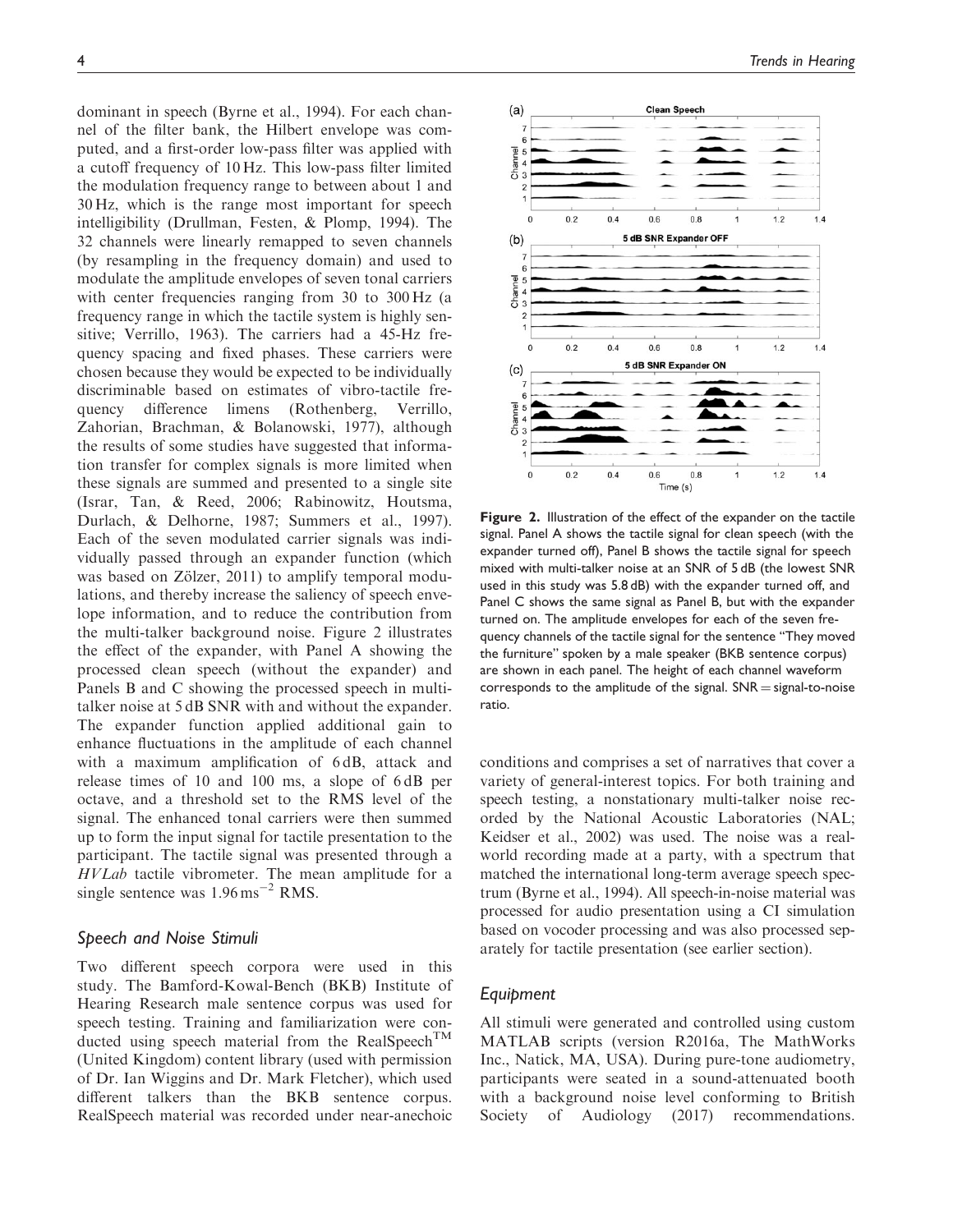Acoustic stimuli were generated by a laptop located in a separate observation room and played out via an RME Babyface Pro soundcard (sample rate of 96 kHz and bit depth of 24 bits) and Sennheiser HDA 200 circumaural, closed-back headphones. The stimuli were calibrated using a Bruel and Kjaer (B&K) artificial ear (Type 4152) with a flat-plate adaptor (DB0843). For calibration, the two earphones were separated by approximately 145 mm, as specified in ISO 389-5:2006 (2006) and the headband tension complied with the requirement of ISO 389-5:2006. Vibro-tactile threshold measurements were made using a HVLab Vibro-tactile Perception Meter with a 6-mm contactor with a rigid surround and a constant upward force of 2 N, following the specifications of ISO 13091-1:2001 (2001). The tactile system for the testing and training sessions and for vibro-tactile threshold measurements was calibrated using a B&K calibration exciter (Type 4294).

In testing and training sessions, stimuli were played out via an RME Fireface UC soundcard (Haimhausen, Germany) and ER-2 insert earphones (Etymotic, IL, USA). Stimuli were calibrated using a B&K 2260 Investigator and 4157 occluded ear coupler (Royston, Hertfordshire, UK). The experiment took place in a quiet room. The experimenter sat behind a screen with no line of site to the participant and listened to the signal that was delivered to the participant using Sennheiser HD 380 Pro circumaural, closed-back headphones in order to mask any auditory cues that might unblind the experimenter to the experimental condition. The vibration signal was delivered to the participant via a HVLab Tactile Vibrometer with a 10-mm contacting probe to the distal phalanx of the index finger of the participant's right hand (which in all cases was their dominant hand) with an upward force of 2 N.

#### Procedure

Figure 3 shows a schematic illustrating the experimental procedure. On the first of 5 consecutive days, participants were screened (see Participants section) and were then familiarized with speech in quiet processed using the

CI simulator without concurrent tactile stimulation. Each participant's speech reception threshold (SRT; the SNR at which 50% performance is obtained) was then measured without tactile stimulation. This SRT was then used as the SNR for speech-in-noise testing in conditions with and without tactile stimulation. On each of the following 3 days, participants were trained with concurrent tactile stimulation, at SNRs that decreased each day. On the fifth day, the speech-in-noise testing was again conducted with and without tactile stimulation, with the SNR fixed to the SRT measured on day 1. Two different speech corpora were used, one for the familiarization and training phases, and one for the SRT and speech testing.

In the screening phase, pure-tone audiometry was conducted following the recommended procedure of the British Society of Audiology (2017). Vibro-tactile detection thresholds were measured using conditions and criteria specified in ISO 13091-1:2001 and ISO 13091-2:2003. These thresholds were estimated for sinusoidal vibrations of  $31.5$  and  $125 \text{ Hz}$  using the von Bekésy method of limits. In this procedure, the amplitude of the stimulus increased until the participant pressed a button to indicate they could feel the vibration, at which point the amplitude decreased until the participant could no longer feel the vibration. The amplitude changed by 5 dB/s for the first two reversals, and then by 3 dB/s for the remaining eight reversals that made up the threshold track. The threshold was taken as the average of the last six reversals. For each frequency, the procedure was conducted twice, and the mean taken as the threshold.

Following the screening phase, participants were familiarized with CI simulated speech (in quiet and with no tactile stimulation) using a 5-min speech segment from a male talker from the RealSpeech content library (see Speech and Noise Stimuli section). Participants were given a transcript of the speech with some sections of the text blacked out and were asked to report to the experimenter what was said in the missing sections. This phase allowed participants to become comfortable with the unusual sound of the CI simulated speech.



Figure 3. Schematic (not to scale) showing the timeline of the experiment.  $SNR = signal-to-noise$  ratio;  $SR =$  speech reception threshold.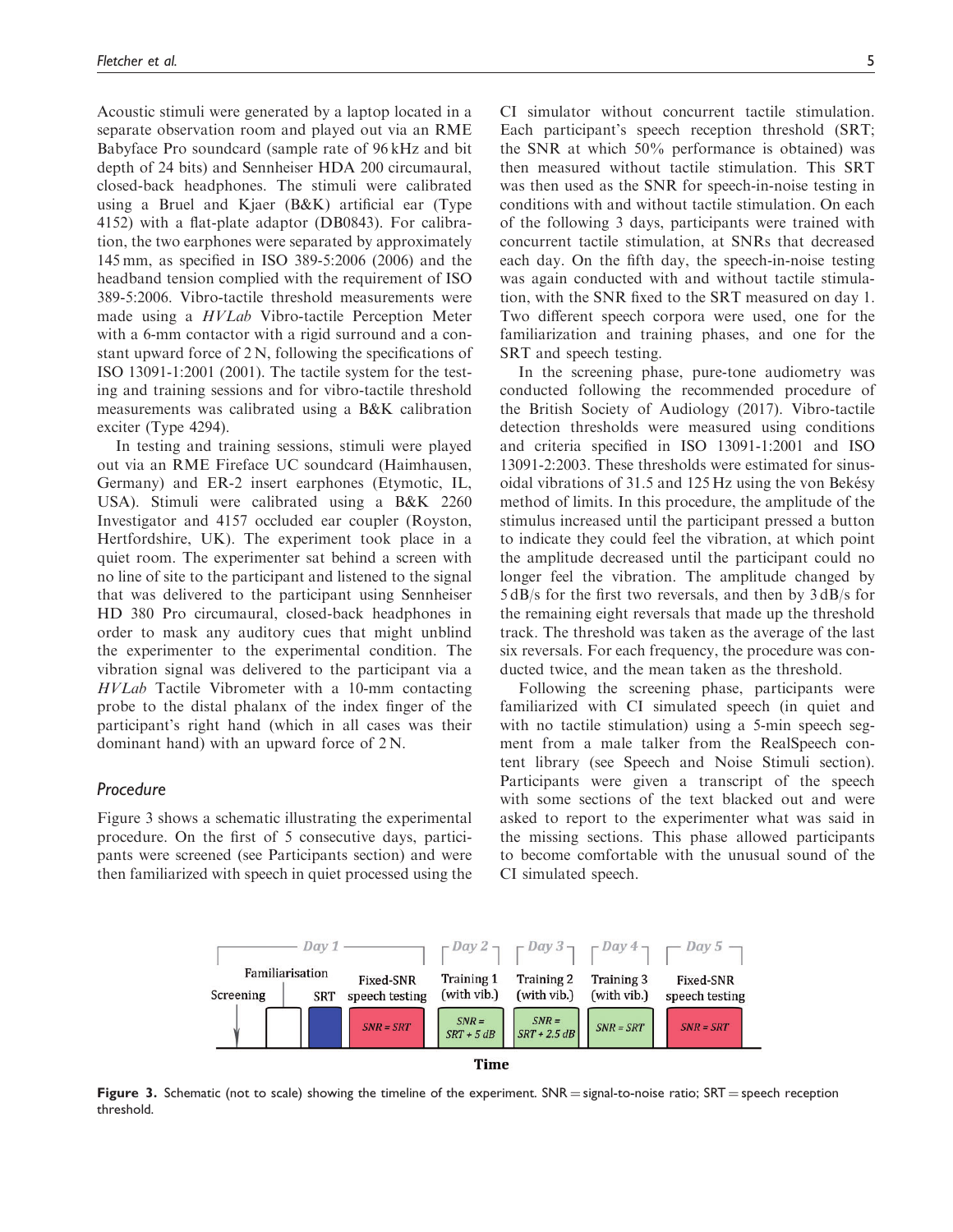After the familiarization phase, each participant's SRT was measured using a single BKB sentence list (containing 15 sentences) mixed with multi-talker noise. The SNR of the first trial was 5 dB. The sentence used in the first trial was repeated, with the SNR increased by 2 dB after each repeat, until the participant got at least two out of three keywords correct. A one-up one-down adaptive tracking procedure (Levitt, 1971) with a step size of 2 dB was then followed for the remaining 14 sentences (tracking 50% correct performance). The speech signal was always presented at a level of 65 dB SPL LAeq. The SRT was calculated as the mean of the last six reversals. Two SRT estimates were made for each participant. The average SRT across participants was 7.9 dB (ranging from 5.8 to 14 dB), which is similar to the mean and range typically seen in CI users (e.g., Goehring et al., 2017).

In the speech testing phases before and after the training, the percentage of keywords correctly reported was measured. Two sets of eight BKB sentence lists were used. Which of the sets was used for pre-training and which for post-training was counterbalanced across participants. In each speech testing phase, four of the sentence lists were used to measure performance in the condition with tactile stimulation, and four in the condition without tactile stimulation. The two conditions were alternated in an A-B-A-B pattern across the lists. Whether tactile stimulation was applied in Condition A or B was counterbalanced across participants, such that half of the participants had tactile stimulation in Condition A and half in Condition B for all testing sessions. The experimenter was blinded to whether the participant was receiving tactile stimulation to avoid experimenter bias (see Equipment section). The participant was either instructed via a text display to place their finger on a shaker contact, with the message ''Vibration enhancement ON. Audio enhancement OFF.'' displayed, or was instructed to put both hands on their lap, with the message ''Vibration enhancement OFF. Audio enhancement ON.'' displayed. This latter message falsely stated that the audio signal had been enhanced in the condition without tactile stimulation. This false cue was included to control for effects of participant expectation that tactile stimulation was intended to improve performance. Performance was scored as the percentage of correctly reported keywords.

In the training sessions, the target speech consisted of six speech segments from the RealSpeech content library each lasting around 5 min, which were passed through the CI simulation. Half of the segments were read by female talkers and half by male talkers. The segments were split into single sentences and mixed with the NAL multi-talker noise. Participants were asked to repeat each sentence to the experimenter, after which the sentence text was displayed to the participant. In each session, two segments (totaling around 10 mins) were presented. The order in which the speech segments were presented was randomized across participants. The task was made more difficult in each successive training session. In the first training session, the SNR was set at 5 dB above the participant's SRT, in the second at 2.5 dB above, and in the final session at the participant's SRT. For all training material, concurrent tactile stimulation was provided.

The experimental protocol was approved by the University of Southampton Ethics Committee (ID: 30753).

# **Results**

Figure 4 shows the effect of tactile stimulation on speechin-noise performance (the percentage of keywords correctly identified) before and after training. The results were analyzed using a repeated-measures analysis of variance, with factors ''Session'' (before or after training) and ''Condition'' (with or without tactile stimulation). A significant main effect of condition was measured,  $F(1, 7) = 18.0, p = .004, \eta_p^2 = .72$ , such that a greater percentage of keywords were correctly identified in the condition with tactile stimulation than without. A significant interaction between session and condition was found, indicating that the effect of tactile stimulation in the post-training session was significantly larger than in the pre-training session,  $F(1, 7) = 6.6$ ,  $p = .037$ ,  $\eta_p^2 = .48$ . Paired t-tests (with a Bonferroni corrected alpha of .0125) revealed a significant effect of condition in the post-training session,  $t(7) = 5.0$ ,  $p = .002$ , but not in the pre-training session,  $t(7) = 2.5$ ,  $p = .043$ . The mean effect of tactile stimulation before training was 5.4% (improving from 55.7% without tactile stimulation to 61.1% with tactile stimulation; standard error of the mean:  $\pm 2.2\%$ ) and the mean effect of tactile stimulation after training was 10.8% (improving from 61.5% to 72.3%;  $\pm$  2.2%). The largest individual effect of tactile stimulation on performance was 17.8% (P8, post-training), and the largest reduction in performance was 2.2% (P2 and P6, pre-training). Evidence of an effect of session was seen in the condition with tactile stimulation,  $t(7) = 4.3$ ,  $p = .004$ , but not in the condition without tactile stimulation,  $t(7) = 2.0$ ,  $p = .082$ . An overall effect of session was also observed,  $F(1, 7) = 11.4$ ,  $p = .012, \eta_{\rm p}^2 = .62.$ 

#### **Discussion**

In this study, tactile presentation of envelope and voicing information was found to significantly improve the intelligibility of speech in multi-talker noise for NHCIs. After training, tactile stimulation improved the percentage of keywords correctly reported for sentences in noise by 10.8% on average. This is similar to the speech-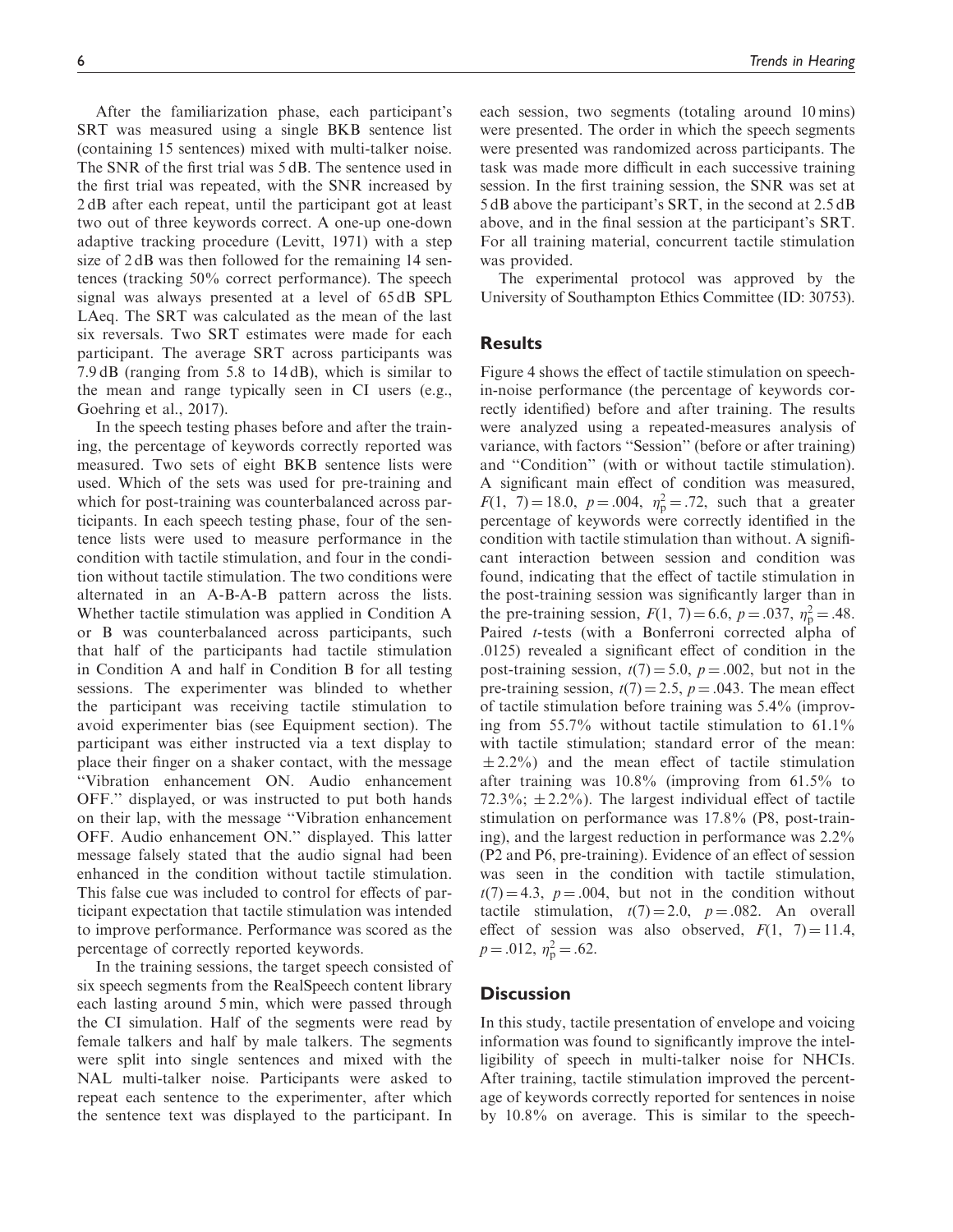

Figure 4. Mean speech-in-noise performance across all participants with and without tactile stimulation before and after training (top panel) and for each individual ordered by the size of their post-training performance change (bottom panel). The SNR at which speech-innoise performance was measured is shown on the bottom panel for each individual. Error bars show the standard error of the mean.  $SNR = signal-to-noise ratio.$ 

in-noise performance benefit provided by residual lowfrequency acoustic hearing in CI users (Gifford et al., 2013, 2017). Our results build on the work of Huang et al. (2017), who found evidence that tactile stimulation could improve speech-in-noise performance for CI users. Like in this study, Huang et al. found robust effects, though the size of the benefit is difficult to compare directly because of the different outcome measures and speech corpora used. Huang et al. presented tactile signals derived from clean speech, whereas in this study, the tactile signal was derived from speech-in-noise, as would be required in a real-world application. This study also adds to the work of Huang et al., who showed tactile benefit in stationary noise, by showing benefit in multitalker noise, in which CI users struggle most (Oxenham & Kreft, 2014; Zeng et al., 2008). Taken together, these findings indicate that tactile stimulation has strong potential as a means of improving speech-in-noise performance for CI listeners. It could offer a viable alternative for the majority of CI users who do not benefit from residual low-frequency hearing.

In this study, tactile enhancement of speech-in-noise performance increased in size after just 30 min of

exposure to speech-in-noise and tactile stimulation over 3 days. Over this short period, participants were trained by performing a speech-in-noise task while receiving additional speech information through vibration on the fingertip. Participants were trained in this condition only, which could have created a bias towards the condition with tactile stimulation. Further work is needed to establish the most effective training method and how much training is required for maximum performance to be achieved. Previous studies using tactile aids (with no accompanying CI signal) suggest a training period of several months or even years is required to achieve maximum benefit (e.g., Brooks et al., 1986a, 1986b; Sherrick, 1984; Weisenberger et al., 1987). This raises the intriguing possibility that prolonged training could lead to even greater performance enhancements than were observed in this study.

The robust improvement in speech intelligibility by tactile stimulation was achieved for speech in multitalker noise, and with computationally nonintensive processing that could be applied in real time. Noise-reduction algorithms for CIs have facilitated substantial improvements in speech intelligibility in stationary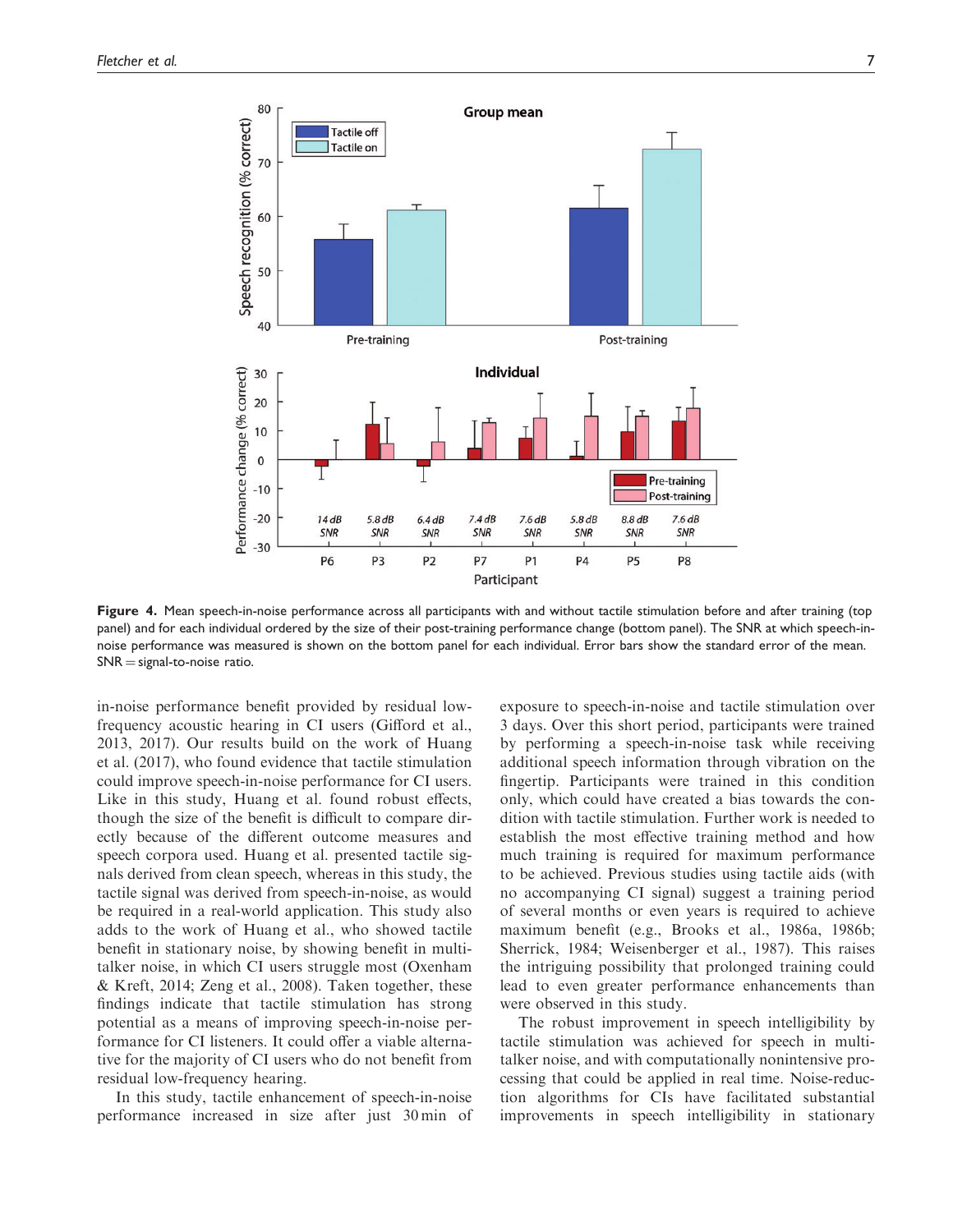noise. However, they have struggled to produce similar improvements for multi-talker background noise when no a priori information about the target speaker is available (Dawson, Mauger, & Hersbach, 2011; Goehring et al., 2017). These algorithms are typically computationally more intensive than the one proposed in this study and may require an increase in computational resources for integration into CI speech processors.

The effect of tactile stimulation on speech-in-noise performance was assessed at SNRs corresponding to typical SRTs for CI users, which are higher than those for hearing-aid users or normal-hearing listeners. Drullman and Bronkhorst (2004) have shown that speech-in-noise performance for normal-hearing listeners can also be improved by tactile stimulation. They found benefits of tactile stimulation for speech with one or two interfering talkers but not for speech with several interfering talkers. However, as in Huang et al. (2017), Drullman and Bronkhorst presented tactile signals derived from clean speech rather than from the speech-in-noise signal. Further work is required to establish whether the approach used in this study is effective at lower SNRs.

An important limitation of this study is that vibrotactile stimulation was delivered to the fingertip, which may not be a suitable site for real-world application. Previously, researchers using tactile aids (with no accompanying CI signal) have successfully transferred complex auditory information at the wrist (Weisenberger, 1989), forearm (Hnath-Chisolm & Kishon-Rabin, 1988), and abdomen (Weisenberger & Broadstone, 1989). It is therefore considered likely that tactile enhancement of speechin-noise performance for CI users can be achieved at sites other than the fingertip. The wrist is a particularly promising candidate for future research as, although it has higher vibro-tactile detection thresholds than the fingertip, researchers have shown that it has similar sensitivity to frequency and amplitude differences (Summers & Whybrow, 2005). Tactile stimulation could be delivered via multiple contacts to maximize information transfer capacity, as has been done previously with tactile aids to transfer more spectral information and even to transfer spatial hearing cues (Richardson & Frost, 1979).

A second limitation was the use of NHCIs rather than actual CI users. CI simulations are an established way of presenting signals with a similar amount of usable information as is obtained by CI users. In this study, the measured SRTs for NHCIs were well matched to those measured in real CI users (e.g., Goehring et al., 2017). The CI simulation used here models channel interactions and current spread present in real CIs, making it more realistic than simple vocoder simulations (Grange et al., 2017). This simulation reproduces the signal received by a CI user with an ideally fitted implant, for which all electrodes are functioning optimally, which is not always achieved in practice. It is possible that real CI users, who may receive more limited auditory information through their CI, will benefit more from the tactile stimulation used in this study.

There are a number of potential benefits of tactile stimulation to CI listening beyond improvements in speech-in-noise performance that should be explored in future work. These include the additional benefits that are provided by residual low-frequency acoustic hearing to CI users, such as enhanced music perception and spatial hearing (O'Connell et al., 2017). Furthermore, previous studies have shown evidence that low-frequency auditory information is important for lip reading (Breeuwer & Plomp, 1984; Faulkner, Ball, Rosen, Moore, & Fourcin, 1992). Studies of lip reading have found that tactile aids (with no accompanying audio) can improve the percentage of words correctly identified by around 9% for postlingually deafened adults, and by around 7% for normal-hearing listeners (Kishon-Rabin, Boothroyd, & Hanin, 1996). These studies typically included extensive training, of up to 300 h (e.g., Waldstein & Boothroyd, 1995). These findings indicate that another benefit of tactile stimulation in CI users may be enhanced lip-reading ability.

# **Conclusions**

This study has shown that tactile presentation of envelope and voicing information can improve speechin-noise performance for normal-hearing subjects listening to CI simulations. This tactile enhancement effect was shown to increase substantially after just 30 min of exposure to speech-in-noise material and tactile stimulation over 3 days. The tactile signal was extracted from the speech-in-noise and presented via a single, small vibrating contact after computationally nonintensive signal processing. Real-time presentation of such tactile stimulation could be achieved by a compact, portable device and offer an inexpensive and noninvasive means for improving speech-in-noise performance in CI users.

# Appendix: Screening Questionnaire

Please fill in the following questionnaire to determine your eligibility for this experiment. If your answer 'yes' to any of the questions 4 to 14, please give additional details below. All data will be kept confidential.

- 1. What is your age in years? \_\_\_\_\_\_\_\_\_\_ Years
- 2. What is your gender? Male/Female
- 3. Are you right or left handed? Left/Right
- 4. Do you suffer from any conditions that might affect your sense of touch? Yes/No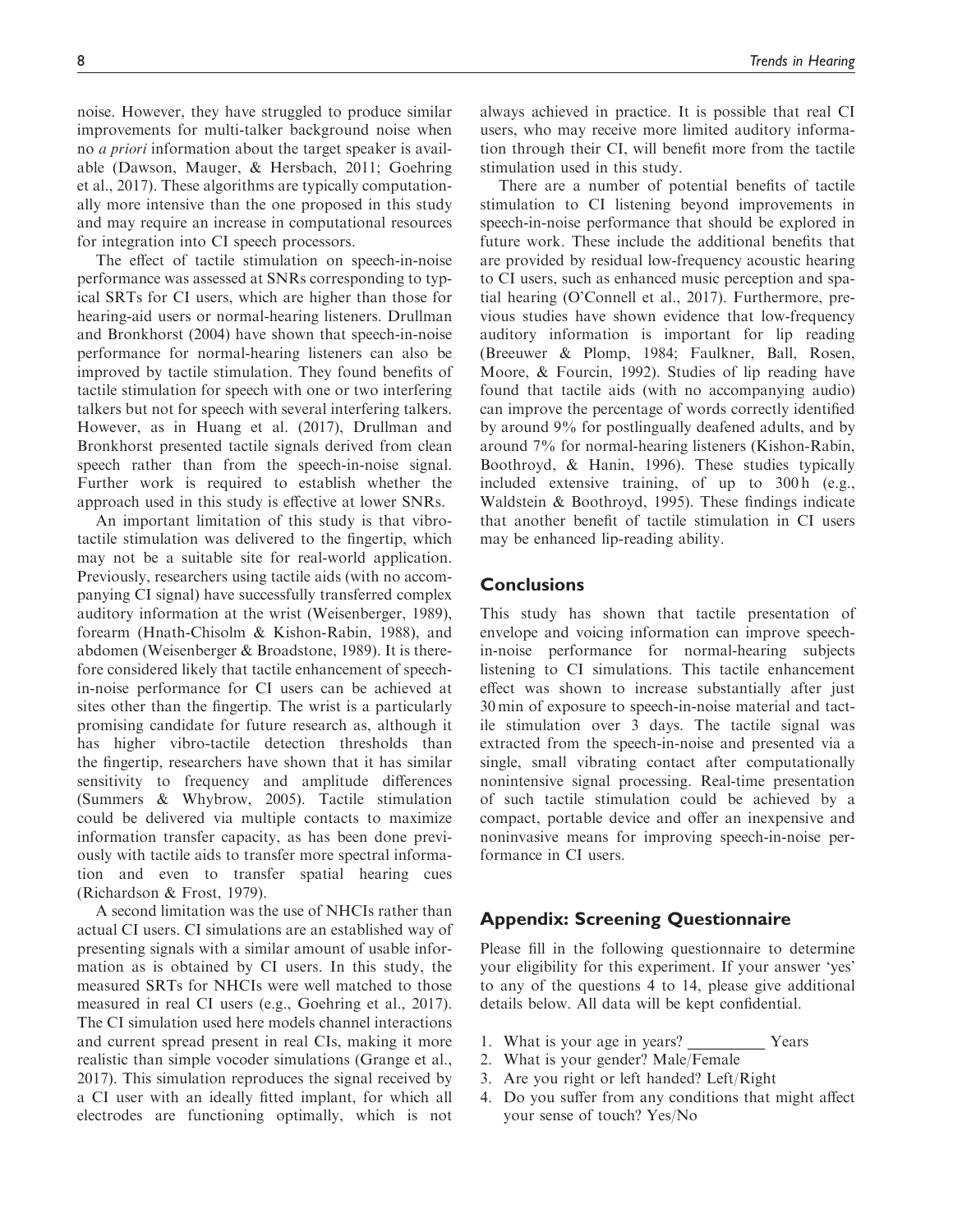- 5. Have you had any injury or surgery on your hands? Yes/No
- 6. Have you been exposed to severe or long periods of hand vibration? Yes/No
- 7. Have you had very recent exposure to hand vibration? Yes/No
- 8. Do you have a hearing impairment that you are aware of? Yes/No
- 9. Do you have, or have you recently had any pain, tenderness, infections, discharge, surgery or bleeding in either of your ears? Yes/No
- 10. Do you have a history of frequent exposure to loud noise? Yes/No
- 11. Do you take any ototoxic medications (for e.g., aminoglycoside antibiotics, such as gentamicin)? Yes/No
- 12. Do you experience tinnitus (ringing, buzzing, whistling or any other sounds in either of your ears)? Yes/No
- 13. Do you suffer from hyperacusis (reduced tolerance and increased sensitivity to everyday sounds)? Yes/No
- 14. Have you been exposed to loud sounds in the past 24 h? Yes/No

If you have answered ''yes'' to any of the questions 4 to 14, please give further details below.

Details for Question number (s):  $\qquad$ :

#### Acknowledgments

Thank you to Professor Carl Verschuur and Professor Mike Griffin for helpful comments on the manuscript and to the reviewers who gave helpful and constructive comments. Thank you also to Toby Guiver Wells and Sam ''BP'' Perry for assistance in producing the manuscript and to the participants who took part in this study, and who gave up their time for free to support this project.

The data set is available at [https://doi.org/10.5258/SOTON/](https://doi.org/10.5258/SOTON/D0623) [D0623](https://doi.org/10.5258/SOTON/D0623).

#### Declaration of Conflicting Interests

The authors declared no potential conflicts of interest with respect to the research, authorship, and/or publication of this article.

#### Funding

The authors disclosed receipt of the following financial support for the research, authorship, and/or publication of this article: The salary support for author T. G. was provided by Action on Hearing Loss (UK, grant number 82).

#### ORCID iD

Sean R. Mills **b** <http://orcid.org/0000-0001-7866-7225>

#### **References**

- Breeuwer, M., & Plomp, R. (1984). Speechreading supplemented with frequency-selective sound-pressure information. Journal of the Acoustical Society of America, 76, 686. doi:10.1121/ 1.391255
- British Society of Audiology (2017). Recommended procedure: Pure-tone air-conduction and bone-conduction threshold audiometry with and without masking. British Society of Audiology, 1–36. doi:0.3109/03005368509078985
- Brooks, P., Frost, B., Mason, J., & Gibson, D. (1986a). Continuing evaluation of the Queen's University tactile vocoder I: Identification of open-set words. Journal of Rehabilitation Research and Development, 23, 119–128. doi:10.1044/jshr.3001.137
- Brooks, P., Frost, B., Mason, J., & Gibson, D. (1986b). Continuing evaluation of the Queen's University tactile vocoder II: Identification of open-set sentences and tracking narrative. Journal of Rehabilitation Research and Development, 23, 129–138. doi:10.1044/jshr.3001.137
- Brown, C., & Bacon, S. (2009). Low-frequency speech cues and simulated electric-acoustic hearing. Journal of the Acoustical Society of America, 125, 1658–1665. doi:10.1121/1.3068441
- Byrne, D., Dillon, H., Tran, K., Arlinger, S., Wilbraham, K., Cox, R., ... Kiessling, J. (1994). An international comparison of long-term average speech spectra. Journal of the Acoustical Society of America, 96(4), 2108–2120. doi:10.1121/1.410152
- Carroll, J., Tiaden, S., & Zeng, F. G. (2011). Fundamental frequency is critical to speech perception in noise in combined acoustic and electric hearing. Journal of the Acoustical Society of America, 130(4), 2054–2062. doi:10.1121/ 1.3631563
- Chang, J., Bai, J., & Zeng, F. (2006). Unintelligible lowfrequency sound enhances simulated cochlear-implant speech recognition in noise. IEEE Transactions on Biomedical Engineering, 53, 2598–2601. doi:10.1109/ tbme.2006.883793
- Chung, K., & McKibben, N. (2011). Microphone directionality, pre-emphasis filter, and wind noise in cochlear implants. Journal of the American Academy of Audiology, 22(9), 586–600. doi:10.3766/jaaa.22.9.4
- Dawson, P. W., Mauger, S. J., & Hersbach, A. A. (2011). Clinical evaluation of signal-to-noise ratio–based noise reduction in nucleus cochlear implant recipients. Ear and Hearing, 32(3), 382–390. doi:10.1097/aud.0b013e318201c200
- Dorman, M., Loizou, P., Fitzke, J., & Tu, Z. (1998). The recognition of sentences in noise by normal-hearing listeners using simulations of cochlear-implant signal processors with 6–20 channels. Journal of the Acoustical Society of America, 104(6), 3583–3585. doi:10.1121/1.423940
- Drullman, R., & Bronkhorst, A. (2004). Speech perception and talker segregation: Effects of level, pitch, and tactile support with multiple simultaneous talkers. Journal of the Acoustical Society of America, 116(5), 3090–3098. doi:10.1121/ 1.1802535
- Drullman, R., Festen, J., & Plomp, R. (1994). Effect of temporal envelope smearing on speech reception. Journal of the Acoustical Society of America, 95(2), 1053–1064. doi:10.1121/1.408467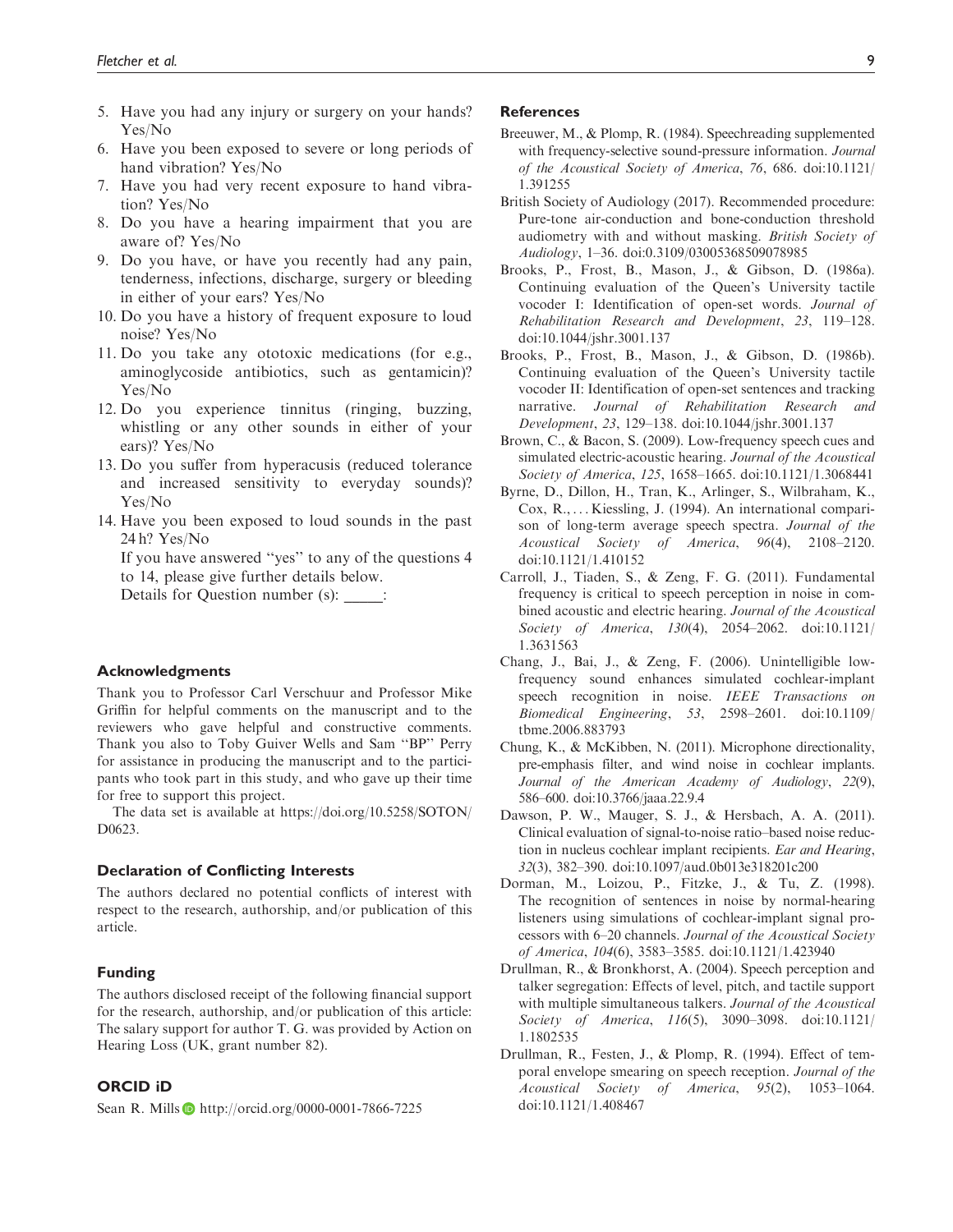- Faulkner, A., Ball, V., Rosen, S., Moore, B., & Fourcin, A. (1992). Speech pattern hearing aids for the profoundly hearing impaired: Speech perception and auditory abilities. Journal of the Acoustical Society of America, 91, 2136. doi:10.1121/1.403674
- Fetterman, B., & Domico, E. (2002). Speech recognition in background noise of cochlear implant patients. Otolaryngology-Head and Neck Surgery, 126, 257–263. doi:10.1067/mhn.2002.123044
- Gifford, R., Davis, T., Sunderhaus, L., Menapace, C., Buck, B., Crosson, J., ... Segel, P. (2017). Combined electric and acoustic stimulation with hearing preservation: Effect of cochlear implant low-frequency cutoff on speech understanding and perceived listening difficulty. Ear and Hearing, 38, 539–553. doi:10.1097/aud.0000000000000418
- Gifford, R., Dorman, M., Skarzynski, H., Lorens, A., Polak, M., Driscoll, C., ...Buchman, C. (2013). Cochlear implantation with hearing preservation yields significant benefit for speech recognition in complex listening environments. Ear and Hearing, 34, 413–424. doi:10.1097/ aud.0b013e31827e8163
- Glasberg, B. R., & Moore, B. C. (1990). Derivation of auditory filter shapes from notched-noise data. Hearing Research, 47(1), 103–138. doi:10.1016/0378-595590)90170-t
- Goehring, T., Bolner, F., Monaghan, J. J. M., van Dijk, B., Zarowski, A., & Bleeck, S. (2017). Speech enhancement based on neural networks improves speech intelligibility in noise for cochlear implant users. Hearing Research, 344, 183–194. doi:10.1016/j.heares.2016.11.012
- Grange, J. A., Culling, J. F., Harris, N., & Bergfeld, S. (2017). Cochlear implant simulator with independent representation of the full spiral ganglion. Journal of the Acoustical Society of America, 142(5), 484–489. doi:10.1121/1.5009602
- Hnath-Chisolm, T., & Kishon-Rabin, L. (1988). Tactile presentation of voice fundamental frequency as an aid to the perception of speech pattern contrasts. Ear and Hearing, 9, 329–334. doi:10.1097/00003446-198812000-00009
- Huang, J., Sheffield, C., Lin, P., & Zeng, F. (2017). Electrotactile stimulation enhances cochlear implant speech recognition in noise. Scientific Reports, 7, 2196. doi:10.1038/ s41598-017-02429-1
- ISO 13091-1:2001. (2001). Mechanical vibration—Vibrotactile perception thresholds for the assessment of nerve dysfunction—Part 1: Methods of measurement at the fingertips. Geneva: ISO.
- ISO 13091-2:2003. (2003). Mechanical vibration—Vibrotactile perception thresholds for the assessment of nerve dysfunction—Part 2: Analysis and interpretation of measurements at the fingertips. Geneva: ISO.
- ISO 389-5:2006. (2006). Acoustics—Reference zero for the calibration of audiometric equipment—Part 5: Reference equivalent threshold sound pressure levels for pure tones in the frequency range 8 kHz to 16 kHz. Geneva: ISO.
- Israr, A., Tan, H. Z., & Reed, C. M. (2006). Tactual frequency and amplitude discrimination with fixed and roving background. In: 14th Symposium on Haptic Interfaces for Virtual Environment and Teleoperator Systems (pp. 383–385). New York, NY: IEEE. doi:10.1109/haptic.2006.1627110
- Jouvet, D., & Laprie, Y. (2017, August). Performance analysis of several pitch detection algorithms on simulated and real

noisy speech data. In EUSIPCO'2017, 25th European Signal Processing Conference, Kos, Greece. doi:10.23919/ eusipco.2017.8081482

- Keidser, G., Ching, T., Dillon, H., Agung, K., Brew, C., Brewer, S., ... Storey, L. (2002). The National Acoustic Laboratories (NAL) CDs of speech and noise for hearing aid evaluation: Normative data and potential applications. Australian and New Zealand Journal of Audiology, 24(1), 16–35. doi:10.1375/audi.24.1.16.31112
- Kishon-Rabin, L., Boothroyd, A., & Hanin, L. (1996). Speechreading enhancement: A comparison of spatialtactile display of voice fundamental frequency (F0) with auditory F0. Journal of the Acoustical Society of America, 100(1), 593–602. doi:10.1121/1.415885
- Kong, Y., & Carlyon, R. (2007). Improved speech recognition in noise in simulated binaurally combined acoustic and electric stimulation. Journal of the Acoustical Society of America, 121, 3717–3727. doi:10.1121/1.2717408
- Levitt, H. (1971). Transformed up-down methods in psychoacoustics. Journal of the Acoustical Society of America, 49(2 Suppl 2), 467–477. doi:10.1121/1.1912375
- Nelson, D. A., Kreft, H. A., Anderson, E. S., & Donaldson, G. S. (2011). Spatial tuning curves from apical, middle, and basal electrodes in cochlear implant users. Journal of the Acoustical Society of America, 129(6), 3916–3933. doi:10.1121/1.3583503
- O'Connell, B., Dedmon, M., & Haynes, D. (2017). Hearing preservation cochlear implantation: A review of audiologic benefits, surgical success rates, and variables that impact success. Current Otorhinolaryngology Reports, 5, 286–294. doi:10.1007/s40136-017-0176-y
- Oxenham, A., & Kreft, H. (2014). Speech perception in tones and noise via cochlear implants reveals influence of spectral resolution on temporal processing. Trends in Hearing, 18, 1–14. doi:10.1177/2331216514553783
- Qin, M. K., & Oxenham, A. J. (2003). Effects of simulated cochlear-implant processing on speech reception in fluctuating maskers. Journal of the Acoustical Society of America, 114(1), 446–454. doi:10.1121/1.1579009
- Qin, M. K., & Oxenham, A. J. (2006). Effects of introducing unprocessed low-frequency information on the reception of envelope-vocoder processed speech. Journal of the Acoustical Society of America, 119, 2417–2426. doi:10.1121/1.2178719
- Rabinowitz, W. M., Houtsma, A. J. M., Durlach, N. I., & Delhorne, L. A. (1987). Multidimensional tactile displays: Identification of vibratory intensity, frequency, and contactor area. Journal of the Acoustical Society of America, 82(4), 1243–1252. doi:10.1121/1.395260
- Richardson, B. L., & Frost, B. J. (1979). Tactile localization of the direction and distance of sounds. Perception and Psychophysics, 25(4), 336–344. doi:10.3758/bf03198813
- Rothenberg, M., Verrillo, R., Zahorian, S., Brachman, M., & Bolanowski, S. (1977). Vibrotactile frequency for encoding a speech parameter. Journal of the Acoustical Society of America, 62(4), 1003–1012. doi:10.1121/1.381610
- Shannon, R. V., Zeng, F. G., Kamath, V., Wygonski, J., & Ekelid, M. (1995). Speech recognition with primarily temporal cues. Science, 270(5234), 303. doi:10.1126/ science.270.5234.303